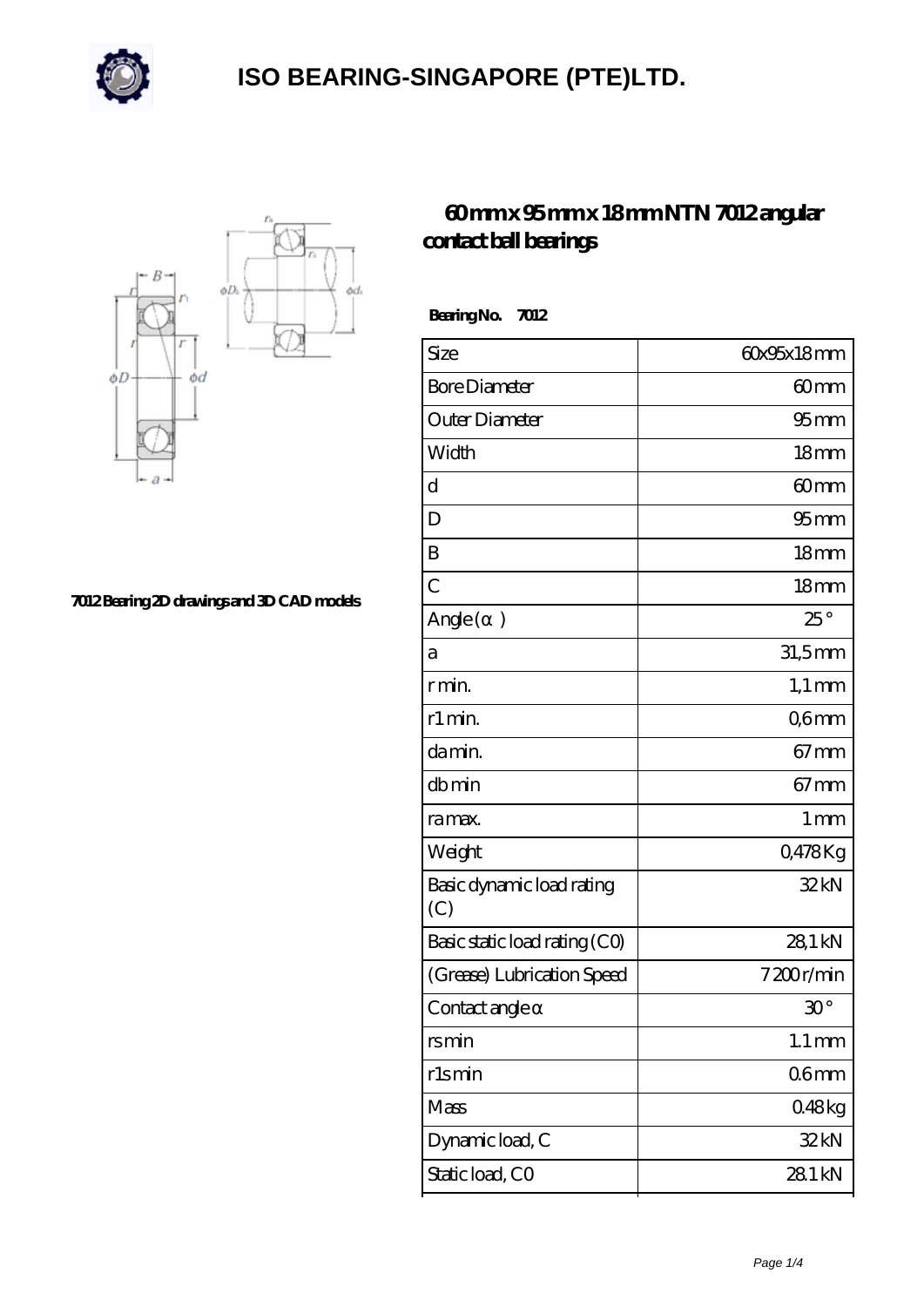

| 1.28kN                           |
|----------------------------------|
| $9,600$ rpm                      |
| $7,200$ rpm                      |
| $-20^\circ$ C                    |
| $120^\circ$ C                    |
| 044Hz                            |
| $7.41$ Hz                        |
| 84Hz                             |
| 106Hz                            |
| $67 \text{mm}$                   |
| 88mm                             |
| $905$ mm                         |
| 06 <sub>mm</sub>                 |
| 1 mm                             |
| Angular Contact Ball<br>Bearings |
| Q0                               |
| <b>NTN</b>                       |
| N/A                              |
| 0.47                             |
|                                  |
| <b>BOO308</b>                    |
| Open                             |
| No                               |
| <b>Ball Bearing</b>              |
| Single Row                       |
| ABEC 1   ISO PO                  |
| No                               |
|                                  |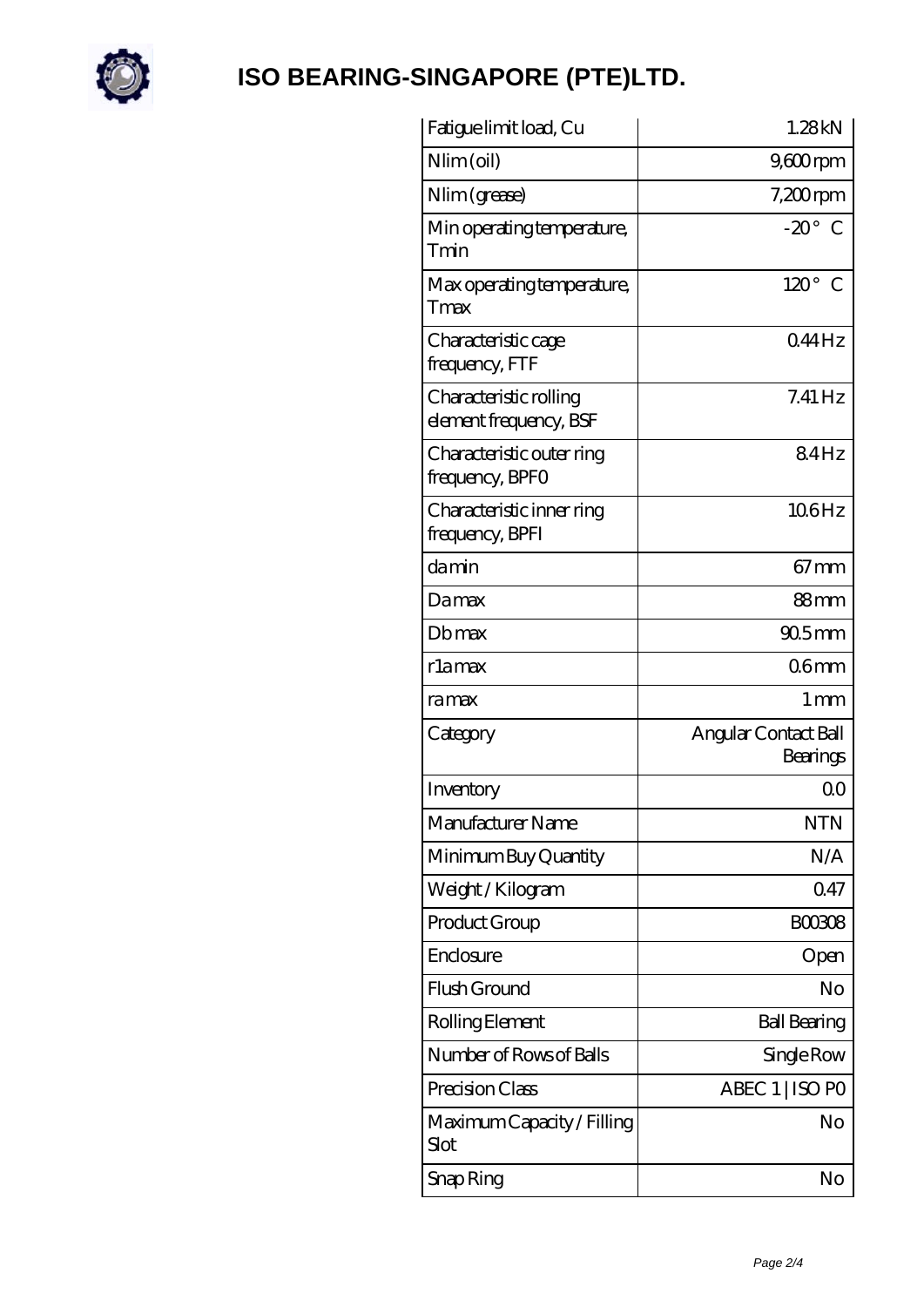

| Cage Material                   | <b>Steel</b>                                                                                                                                                                                                           |
|---------------------------------|------------------------------------------------------------------------------------------------------------------------------------------------------------------------------------------------------------------------|
| Contact Angle                   | 30Degree                                                                                                                                                                                                               |
| Internal Clearance              | CO-Medium                                                                                                                                                                                                              |
| Number of Bearings              | 1 (Single)                                                                                                                                                                                                             |
| Inch - Metric                   | Metric                                                                                                                                                                                                                 |
| Long Description                | 60MM Bore; 95MM<br>Outside Diameter; 18MM<br>Width; Open; No Flush<br>Ground; Ball Bearing; Single<br>Row of Balls, ABEC 1   ISO<br>PQ No Filling Slot; No Snap<br>Ring CO Medium; Steel<br>Cage; 30Degree; 1 (Single) |
| Category                        | Angular Contact Ball<br>Bearing                                                                                                                                                                                        |
| <b>UNSPSC</b>                   | 31171531                                                                                                                                                                                                               |
| Harmonized Tariff Code          | 8482.105028                                                                                                                                                                                                            |
| Noun                            | Bearing                                                                                                                                                                                                                |
| Keyword String                  | Angular Contact                                                                                                                                                                                                        |
| Manufacturer URL                | http://www.ntnamerica.co<br>m                                                                                                                                                                                          |
| Manufacturer Item Number        | 7012                                                                                                                                                                                                                   |
| Bore                            | 2362Inch   60Millimeter                                                                                                                                                                                                |
| Outside Diameter                | 374Inch   95 Millimeter                                                                                                                                                                                                |
| Width                           | Q709Inch   18 Millimeter                                                                                                                                                                                               |
| bore diameter:                  | 60mm                                                                                                                                                                                                                   |
| radial static load capacity:    | 28100N                                                                                                                                                                                                                 |
| outside diameter:               | 95 <sub>mm</sub>                                                                                                                                                                                                       |
| operating temperature<br>range: | $-40$ to $120^{\circ}$ C                                                                                                                                                                                               |
| overall width:                  | 18 <sub>mm</sub>                                                                                                                                                                                                       |
| cage material:                  | <b>Brass</b>                                                                                                                                                                                                           |
| contact angle:                  | $30^{\circ}$                                                                                                                                                                                                           |
| maximum rpm:                    | 9600rpm                                                                                                                                                                                                                |
| rowtype & fill slot:            | Single-RowNon-Fill Slot                                                                                                                                                                                                |
|                                 |                                                                                                                                                                                                                        |